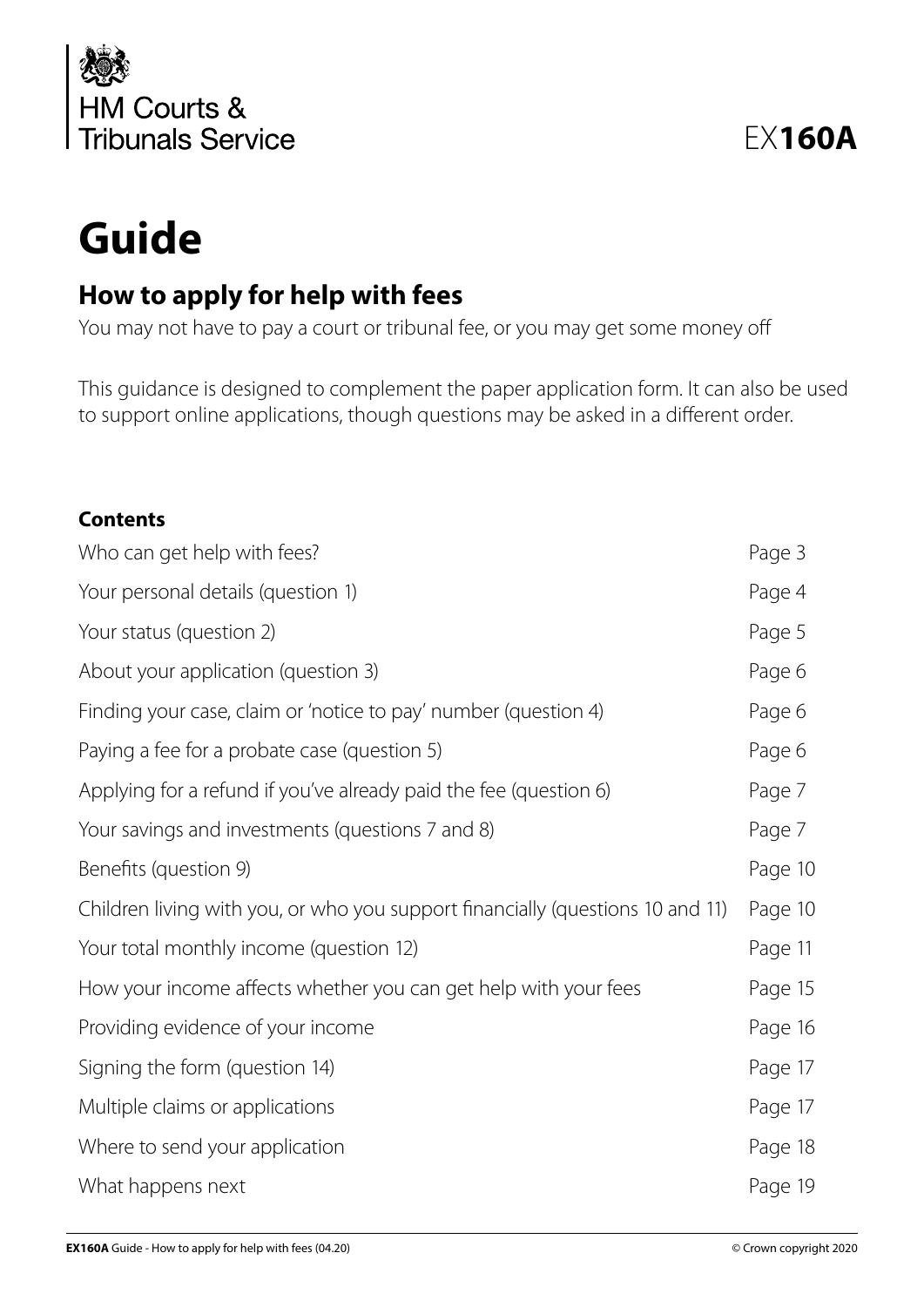| How to appeal                                        | Page 19 |
|------------------------------------------------------|---------|
| If you are likely to experience exceptional hardship | Page 19 |
| What to do in an emergency                           | Page 21 |
| Useful contacts                                      | Page 21 |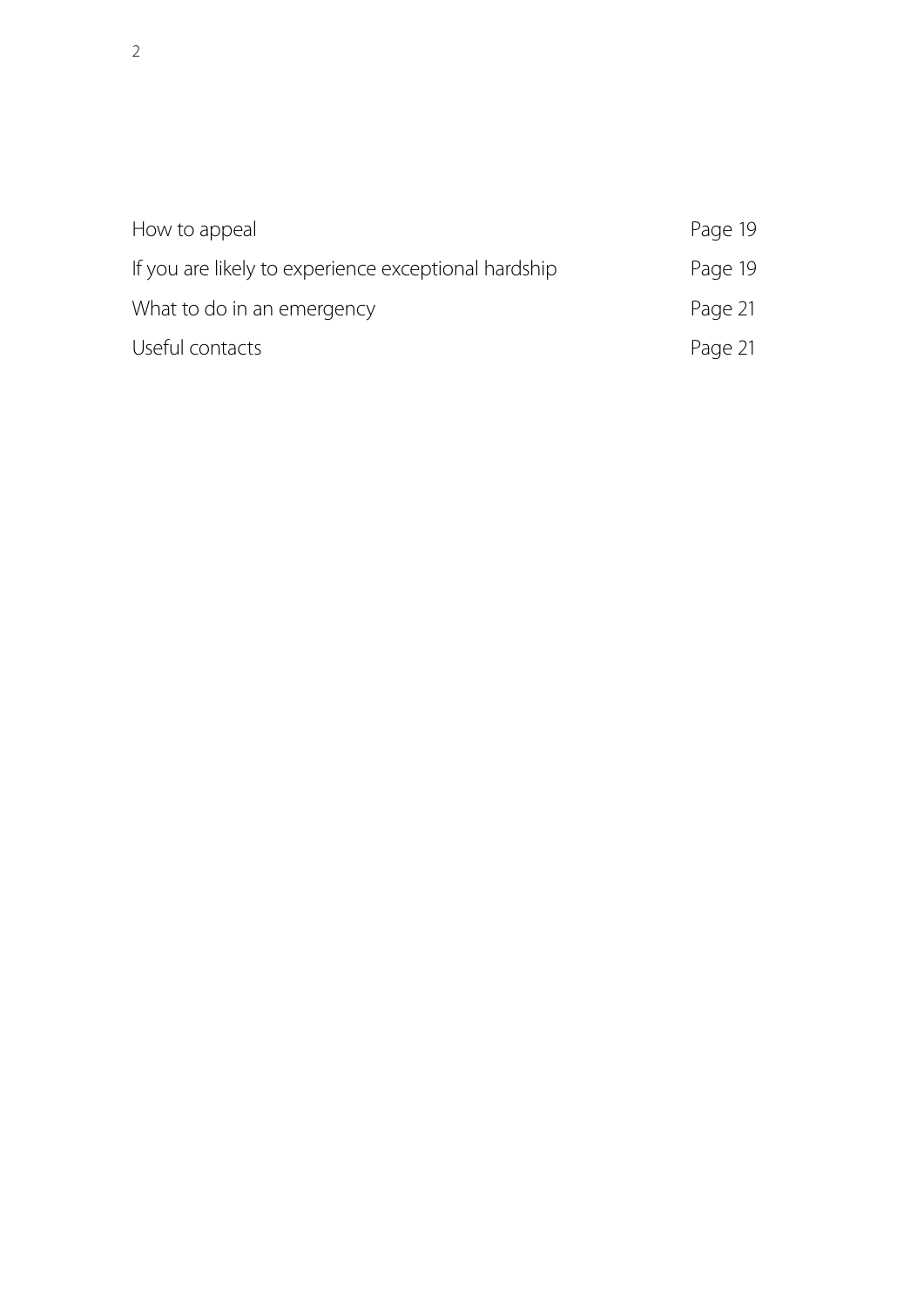### **Who can get help with fees?**

#### **You may not have to pay a fee, or you may get some money off if you:**

- have no savings or investments, or only a small amount
- and receive certain benefits
- or are on a low income

You can also apply for help with court and tribunal fees online at www.gov.uk/help-with-court-fees

Help with fees is sometimes known as 'fee remission'.

Usually only individuals can apply for help with fees. There are some exceptions, for example:

- sole traders (people who run their own business)
- charities and not-for-profit organisations who are making a case to the UK Supreme Court
- companies applying to the Gambling jurisdiction of First-tier Tribunal (GRC) - using the separate form and guidance.

In most instances, non-UK nationals can apply for help with fees if a case or claim is being dealt with by a UK court or tribunal. However, in the First-tier Tribunal (Immigration and Asylum Chamber), you will not be eligible for help with fees if you are not in the UK at the time you start your appeal.

Help with fees is not available in respect of the fee payable for requests for a copy or duplicate documents and searches.

If you are not eligible for help with fees for any reason and are likely to experience exceptional hardship, you may be eligible for a part or full fee remission under the Lord Chancellors' exceptional power. See page 19.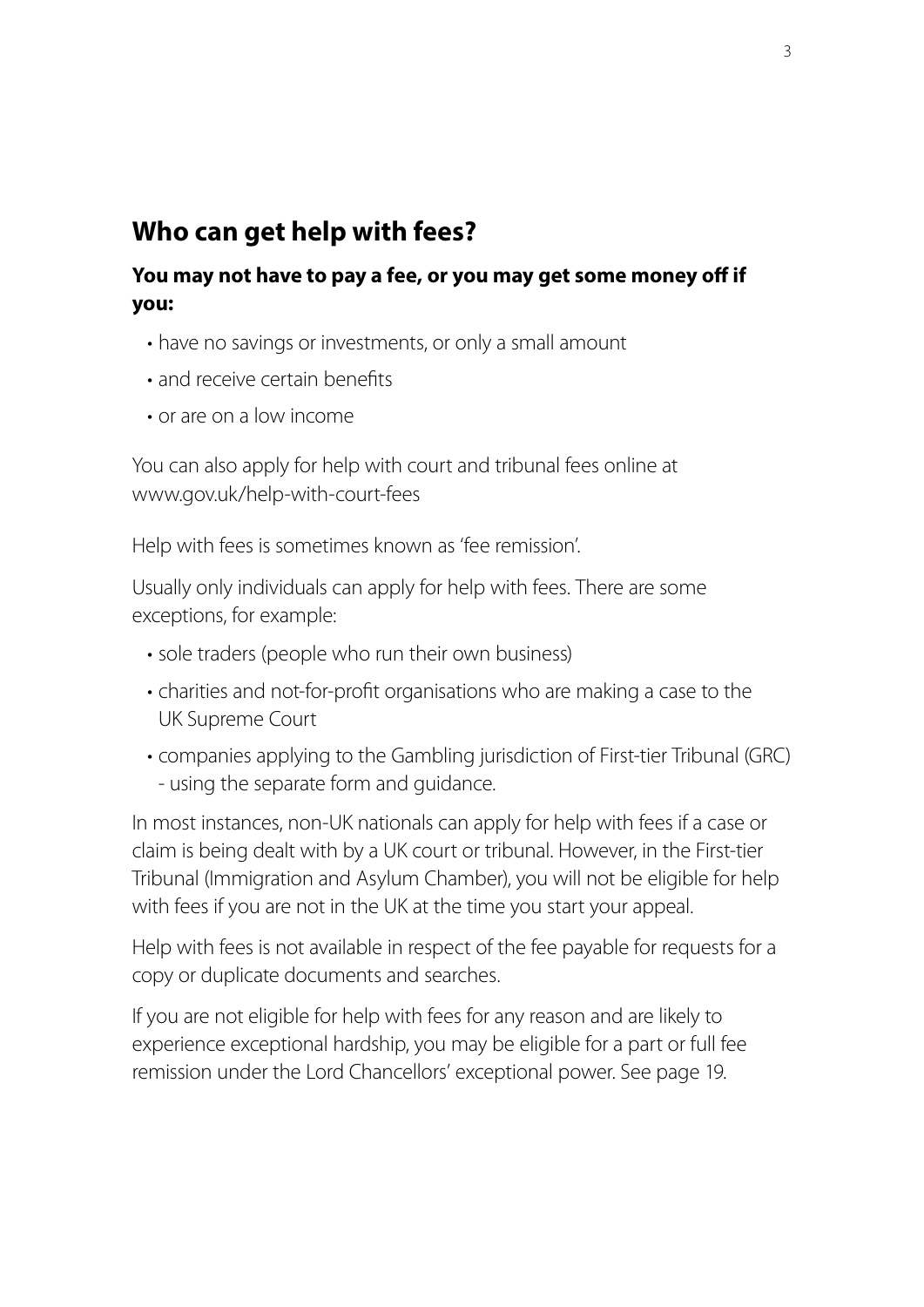# **Your personal details** (question 1)

The court or tribunal needs details such as your name, date of birth, National Insurance number or Home Office reference number to identify you.

You can usually find your National Insurance number on letters from the Jobcentre Plus, your payslip, or P60. If you can't find it, see: gov.uk/lostnational-insurance-number.

You may have a Home Office reference number if you are subject to immigration control. You will find the Home Office reference number on any correspondence you have received from the Home Office.

Most people need to apply for help with fees themselves. However, if the applicant is a child, lacks capacity, or is a deceased's estate; then a parent, Litigation Friend, or administrator/executor can apply on their behalf. The financial details will need to be those of the person who is the party to the legal action, but the address and signature need to be the third party's.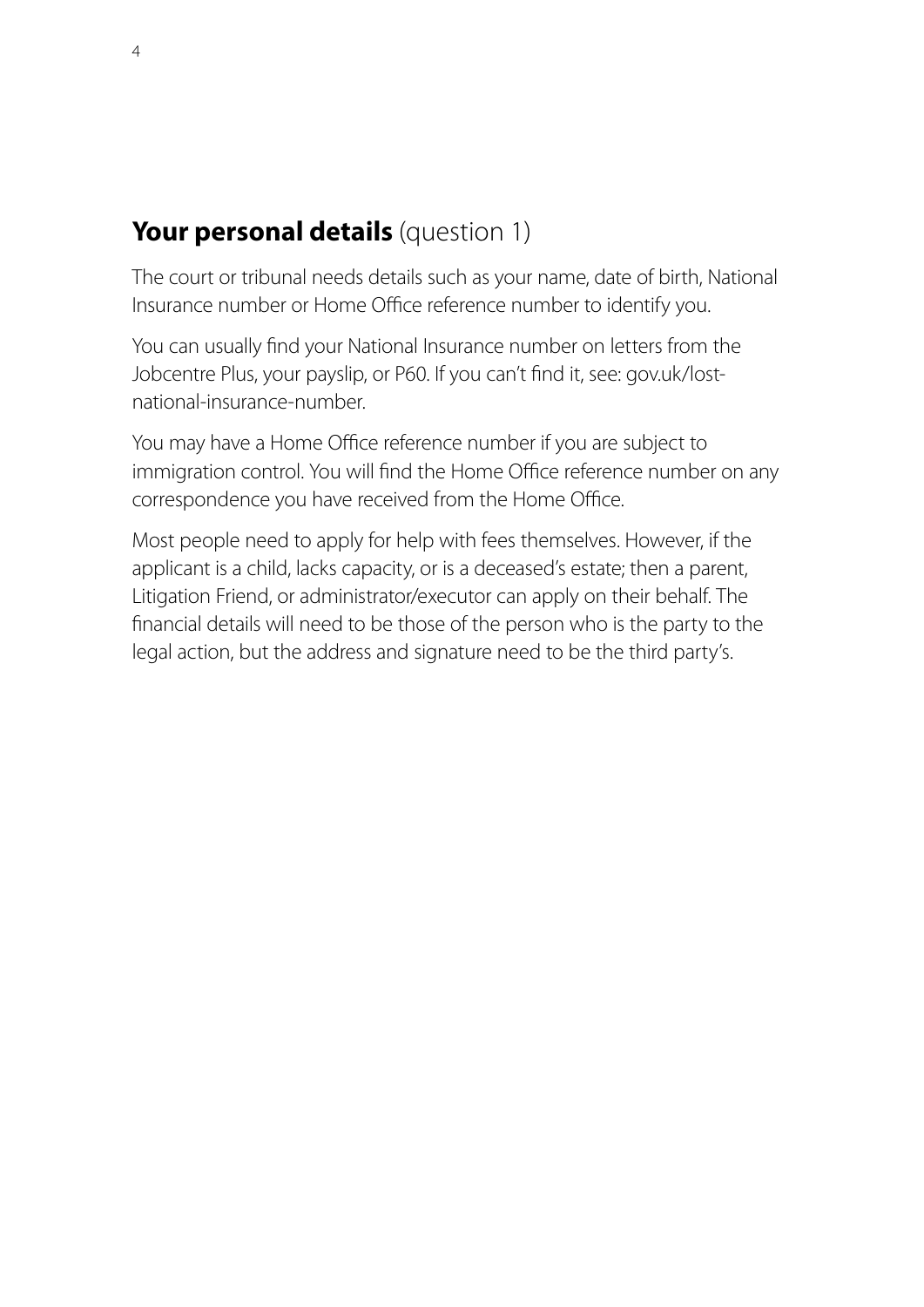# **Your status** (question 2)

If you're part of a couple, your partner's financial situation will be taken into consideration and you must give details of their savings and income.



#### **Choose 'married or living with someone and sharing an income' if you're:**

- married
- civil partners
- living together as if you are married or in a civil partnership
- living at the same address with a joint income
- a couple forced to live apart, eg where one or both is serving in the Armed forces, in prison or living in residential care



# **Choose 'single' if you rely on your own income or your case involves your partner, for example: involves your partner, for example:**

- divorce, dissolution or annulment (unless you have married again or live with a new partner)
- gender recognition
- domestic violence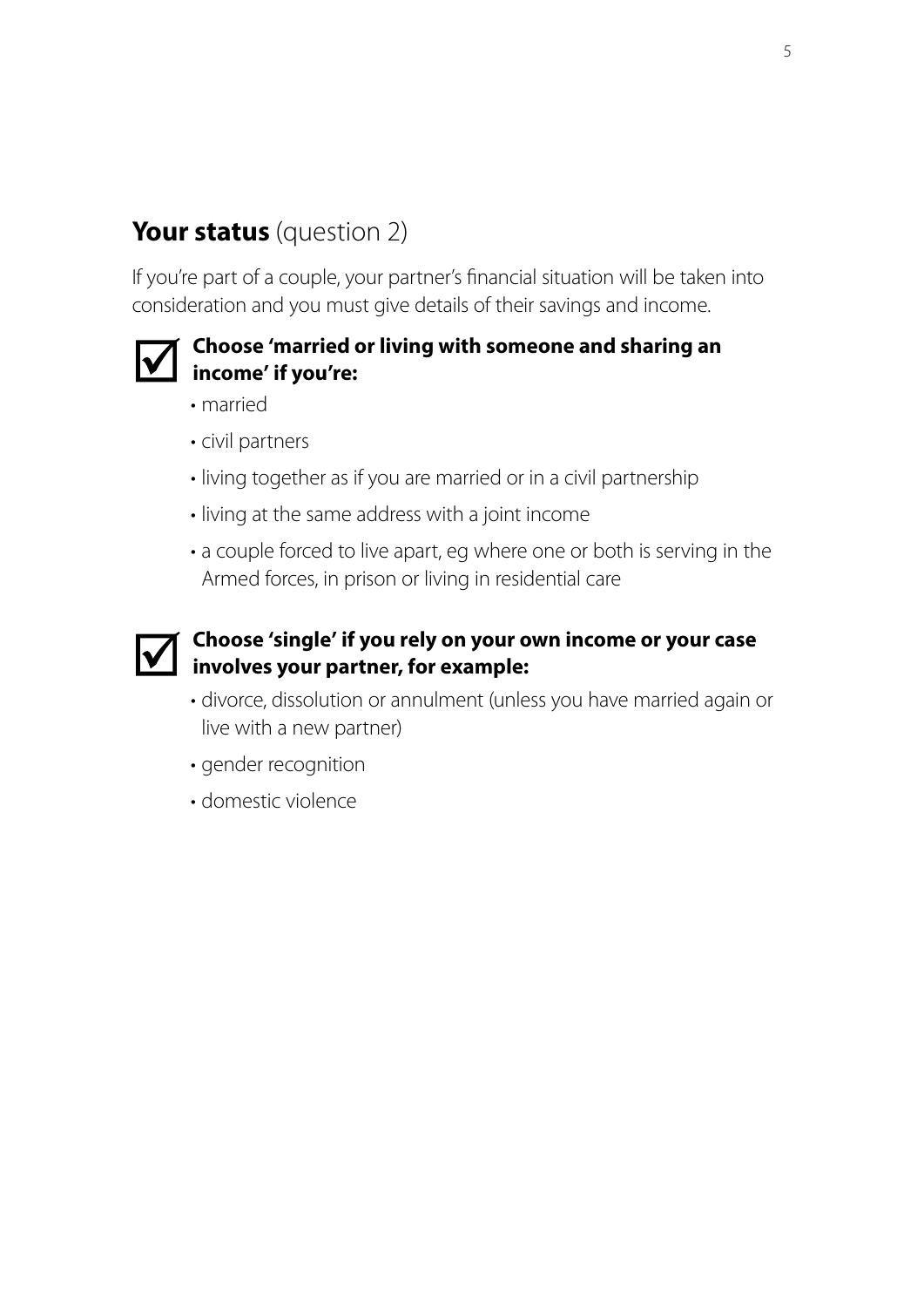# **About your application** (question 3)

A Help with Fees application is required at each stage of your case where a fee is payable including where a hearing fee may be applicable.

You need to give the number of the court or tribunal form that you're using.

You can usually find the form number at the bottom.

If you don't have a form number, for example if you're applying for help with a hearing fee for a small claim or a divorce through our online system, then write 'hearing fee for small claim' or 'online divorce' as the answer to this question.

If you don't know the answer to this question, leave it blank.

# **Finding your case, claim, appeal or 'notice to pay' number** (question 4)

The court or tribunal creates a reference number for every case. This is sometimes called a claim number, case number, appeal or 'notice to pay' number.

If your case is ongoing then you'll find the reference number on letters from the court or tribunal.

If you don't have a reference number (this might be because your case hasn't started yet) leave this question blank.

# **Paying a fee for a probate case** (question 5)

This is when you are applying for the right to deal with the property, money and belongings (the 'estate') of someone who has died in England or Wales.

You can only get help with the fee for applying for a 'grant of representation' and 'submitting a caveat'.

See more about probate: gov.uk/wills-probate-inheritance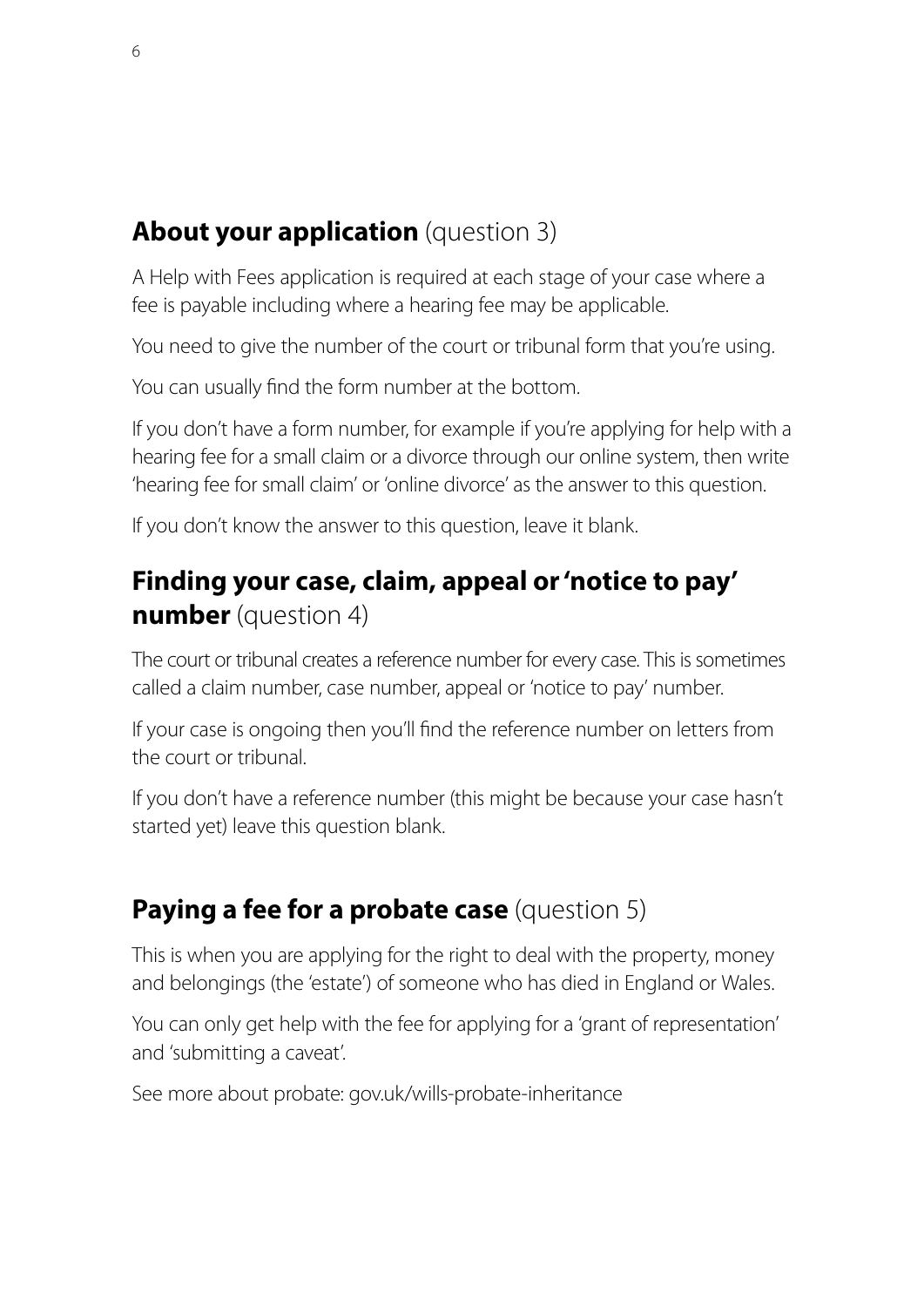# **Applying for a refund if you've already paid the fee**  (question 6)

You can apply to get some, or all of your money back if you've paid a fee in the last 3 months. However you must have been eligible when you paid the fee.

If you're applying for a refund, answer questions 7 to 12 with information about your circumstances at the time you paid the fee. You should also include 'proof of payment' of the fee with your application, eg a receipt or bank statement.

A fee for an appeal lodged from within the UK to the First-tier Tribunal (Immigration and Asylum Chamber) will only be eligible for refund if the fee was paid on or after 20 April 2020.

# **Your savings and investments** (questions 7 and 8)

Start by adding up your savings. **If you have a partner, remember to include their savings too.** (See information about 'Your status' on page 5 if you're not sure whether to include your partner's savings).



### **What to include in savings and investments:**

- money in ISAs and any other savings account
- joint savings accounts that you share with your partner
- fixed rate or investment bonds
- any lump sum (eg a redundancy payout)
- stocks and shares
- trust funds (or any other kind of fund)
- value of second homes
- any money or property outside the UK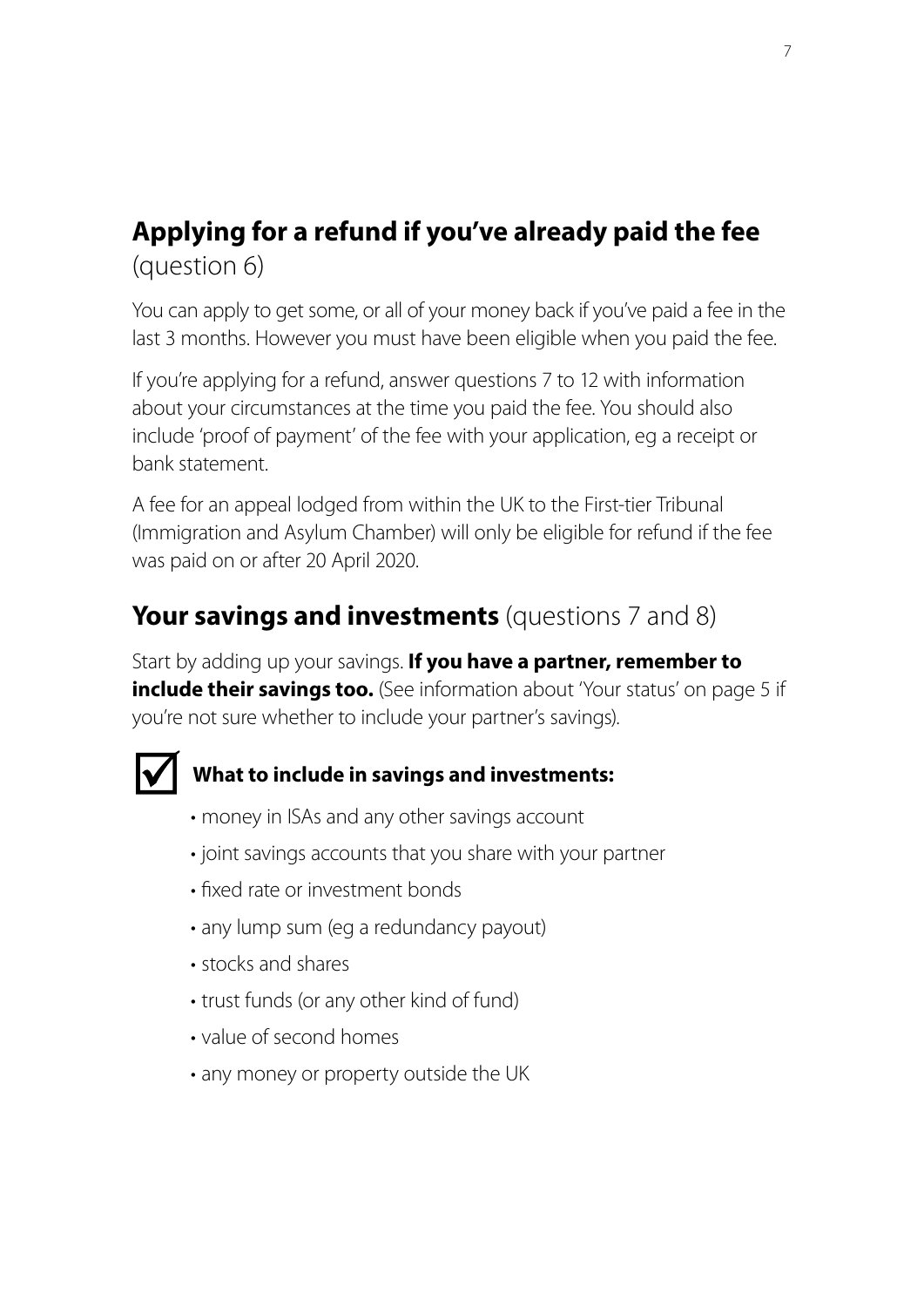

### **IC** Don't include the following in your savings total:

- wages or benefits
- joint savings accounts that you share with your partner if your case concerns divorce or gender recognition (see more about 'Your status' on page 5)
- personal pensions
- capital value of self-employed businesses
- the value of any vehicle which would leave you or your partner without motor transport if sold
- loans
- unfair dismissal awards
- money from the criminal injury compensation scheme
- medical negligence or personal injury awards
- any compensation under a statutory scheme in respect of Mesothelioma

**If you have no savings or less than £3,000 in savings, you'll be able to** get help with your fee, as long as you receive certain benefits (see page 10) or are on a low income (see page 11).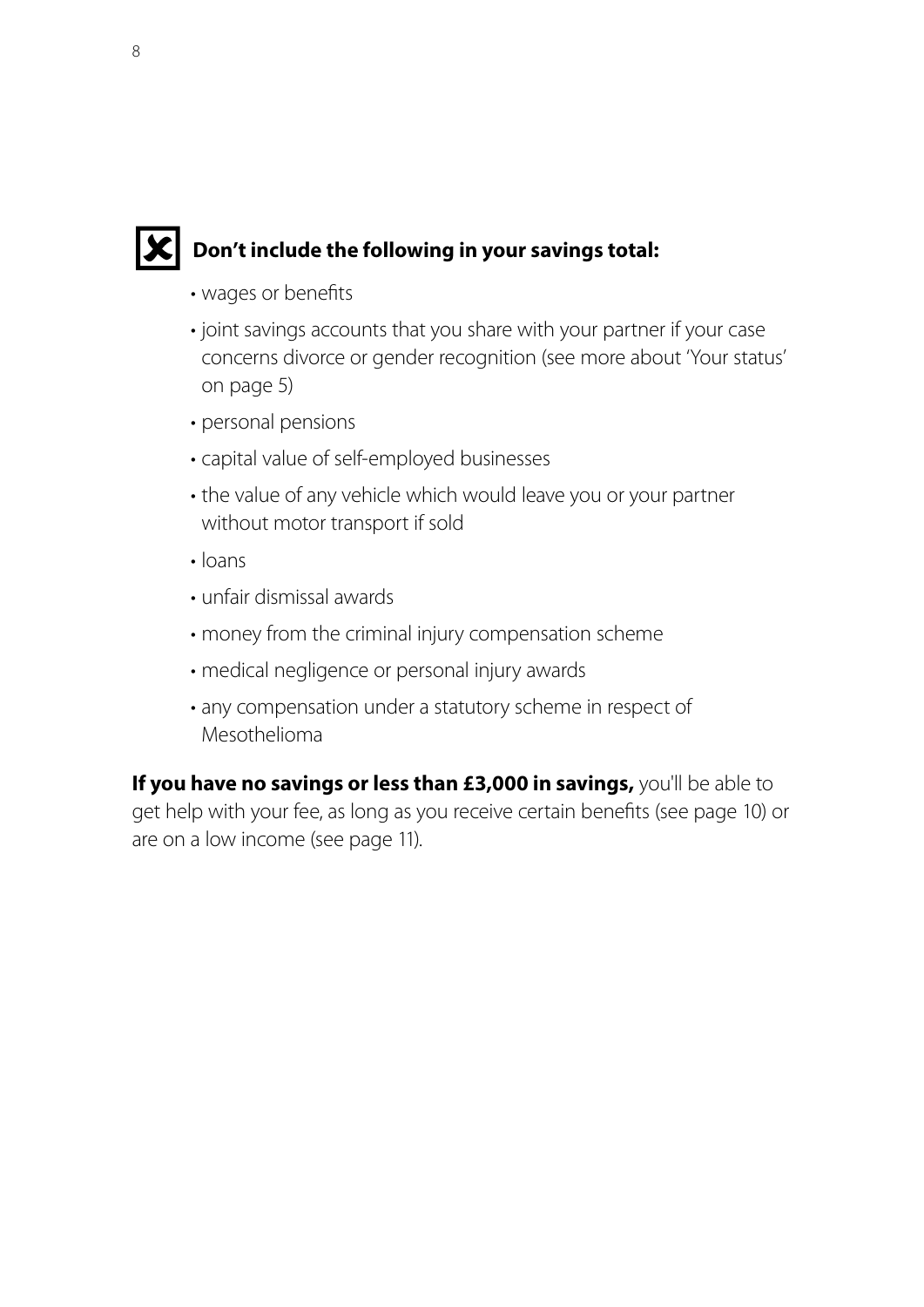| Your court or tribunal fee is: | You must have less than<br>this amount in savings and<br>investments: |
|--------------------------------|-----------------------------------------------------------------------|
| Up to £1,000                   | £3,000                                                                |
| Between £1,001 - £1,335        | £4,000                                                                |
| Between £1,336 - £1,665        | £5,000                                                                |
| Between £1,666 - £2,000        | £6,000                                                                |
| Between £2,001 - £2,330        | £7,000                                                                |
| Between £2,331 - £4,000        | £8,000                                                                |
| Between £4,001 - £5,000        | £10,000                                                               |
| Between £5,001 - £6,000        | £12,000                                                               |
| Between £6,001 - £7,000        | £14,000                                                               |
| $£7,001$ or over               | £16,000                                                               |

**If you've got £3,000 or more in savings,** see the table below.

Fees depend on your claim or case. To find out what you can expect to pay at a court or tribunal see: gov.uk/court-fees-what-they-are

**If you (or your partner) are 61 or over** and you've got less than £16,000 in savings, you may be able to get help with your fee.

If you have more than this amount it is unlikely that you'll be able to get financial help.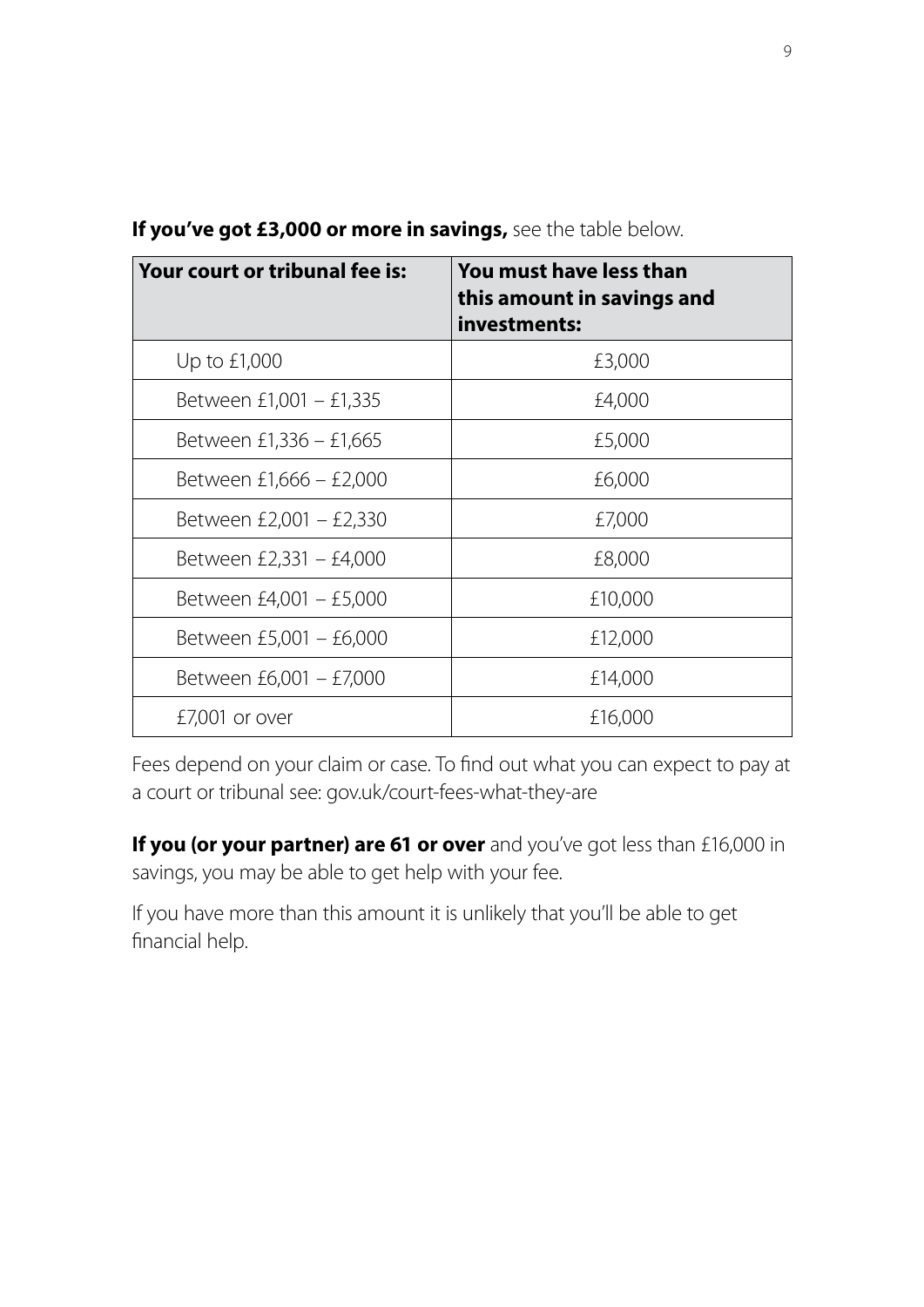# **Benefits** (question 9)

You'll be able to get help with fees if you have no savings, or only a small amount of savings (see page 7) and you're receiving one of these benefits:

- Income-based Jobseeker's Allowance (JSA)
- Income-related Employment and Support Allowance (ESA)
- Income Support
- Universal Credit (and you're earning less than £6,000 a year)
- Pension Credit (guarantee credit)
- Scottish Legal Aid (Civil Claims)

We'll contact the Department for Work and Pensions to confirm that you are (or were) getting one of these benefits. We may also contact you if we need to see additional evidence.

If you are part of a couple and on a shared means-tested benefit please provide evidence of this when sending in your application.

#### **If you've only recently started receiving one of these benefits**

(for example, in the last few days), our staff may not be able to confirm your eligibility with the Department for Work and Pensions. In this case you should provide a letter or screenshot from the Jobcentre Plus.

# **Children living with you, or who you support financially** (questions 10 and 11)

You need to give details of any children you or your partner support financially.

#### **This includes children who are:**

- under 16 and living at home
- between 16 19, single, living at home and in full-time education (not including studying for a degree or other higher education qualification). See: gov.uk/child-tax-credit-when-child-reaches-16
- a child who doesn't live with you, but you (or your partner) pay regular maintenance for them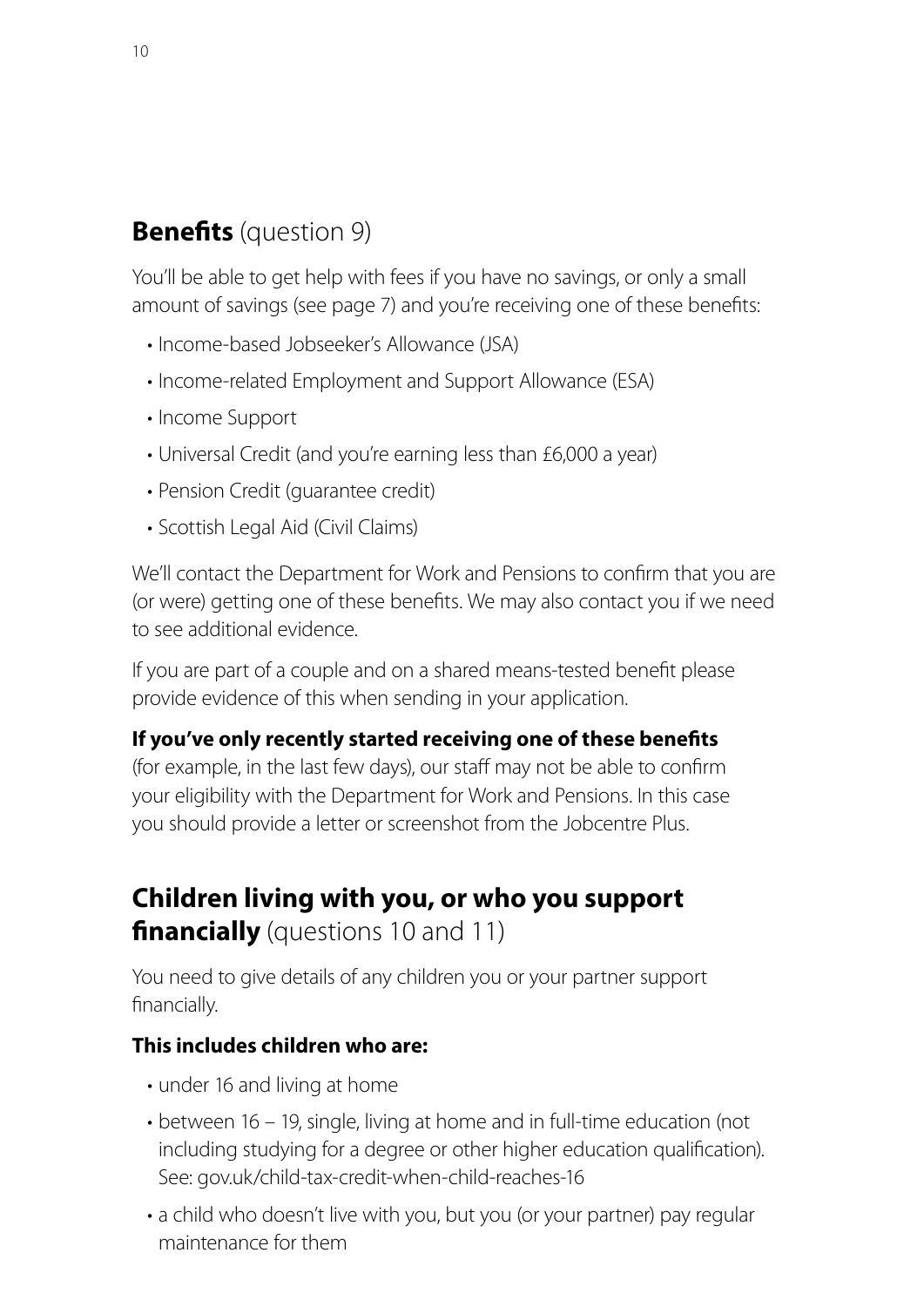# **Your total monthly income** (question 12)

Write down how much money you get every month.

#### **What to include as income:**

- gross wages, that is before any tax or National Insurance payments have been taken off.
- some benefits (see the list on pages 13-14 for benefits you shouldn't include)
- pensions (state, work or private without guarantee credit)
- rent from anyone living with you and other properties that you own
- regular payments from relatives or friends (ie not loans or one-off gifts)
- maintenance payments, eg from an ex-spouse
- income from selling goods publicly or privately, including over the internet

| <b>Wages</b> | Your monthly total (before tax and National<br>Insurance payments) should be on your payslip if<br>you get one.                                                                     |
|--------------|-------------------------------------------------------------------------------------------------------------------------------------------------------------------------------------|
|              | If you get paid weekly multiply your weekly pay<br>by 52, then divide it by 12. This will give you a<br>monthly total.                                                              |
|              | If your income varies from month to month, work<br>out an average monthly income based on the last<br>3 months.                                                                     |
|              | If you're self-employed and earn a different<br>amount each month, divide your gross yearly<br>income from the last financial year by 12. Use this<br>figure as your monthly total. |

#### **Where to find information about your income**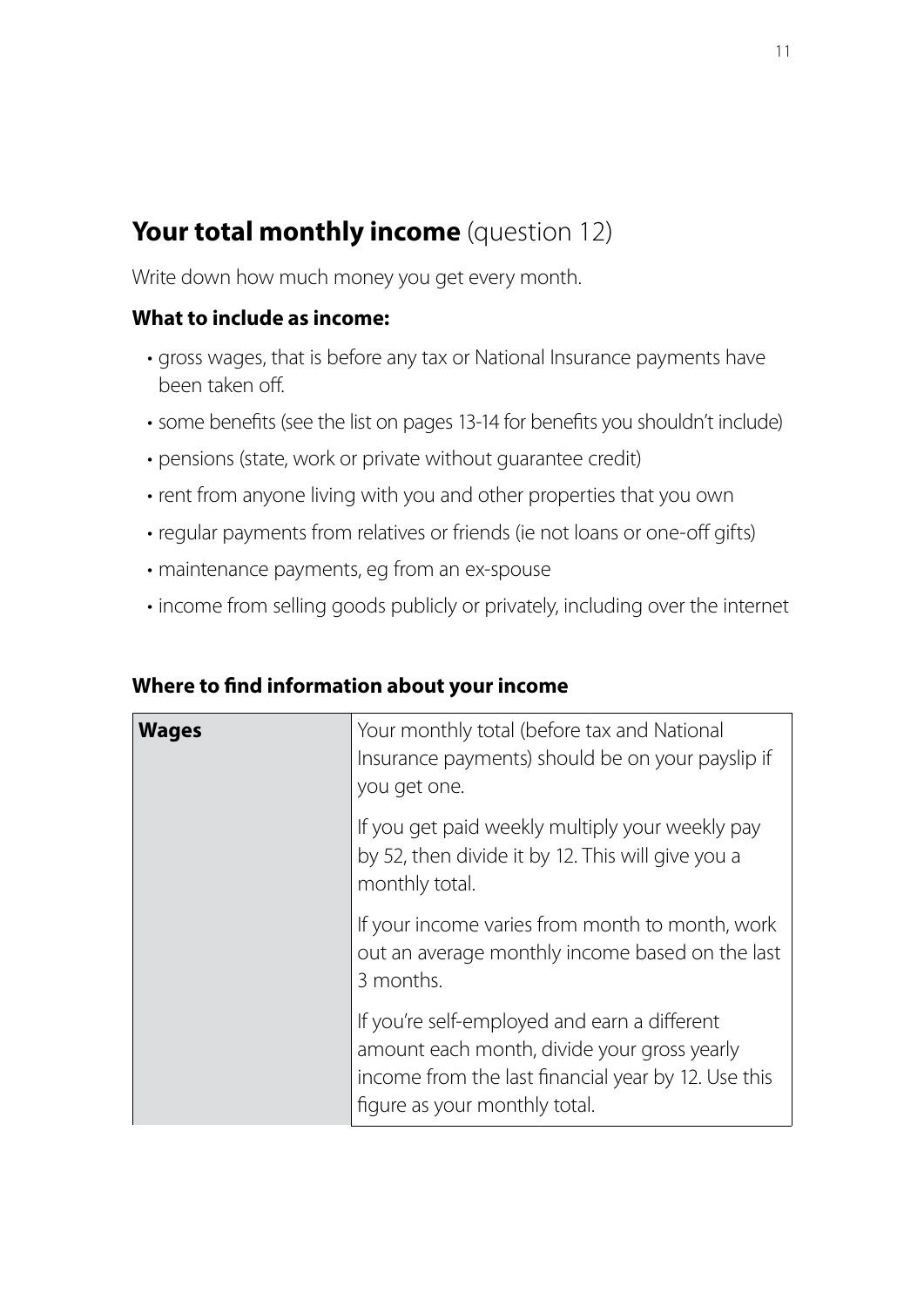| <b>Child Benefit,</b><br><b>Working Tax Credit</b><br>and Child Tax Credit                                                                                                               | You can usually find the monthly amount on<br>the last page of the letter from HM Revenue<br>and Customs (HMRC) or on any online account<br>confirming that you're receiving Child Benefit,<br>Working Tax Credit or Child Tax Credit. Provide a<br>screenshot if the evidence is online.                                                     |
|------------------------------------------------------------------------------------------------------------------------------------------------------------------------------------------|-----------------------------------------------------------------------------------------------------------------------------------------------------------------------------------------------------------------------------------------------------------------------------------------------------------------------------------------------|
| <b>Contribution-</b><br>based Jobseeker's<br>Allowance (JSA),<br><b>Contribution-based</b><br><b>Employment and</b><br><b>Support Allowance</b><br>(ESA), and Universal<br><b>Credit</b> | You can usually find the monthly amount on the<br>letter from the Department for Work and Pensions<br>(DWP) or on your online account confirming that<br>you're receiving the benefit. Provide a screenshot<br>if the evidence is online.<br>You should only include Universal Credit as<br>income if you're earning more than £6,000 a year. |
| <b>Pensions</b>                                                                                                                                                                          | Your monthly pension amount should be on your<br>pension statement.                                                                                                                                                                                                                                                                           |
| <b>Prisoner Income</b><br>and Expenditure<br><b>Statement</b>                                                                                                                            | You can find your monthly income amount on<br>your Prisoner Income and Expenditure Statement<br>if you're a prisoner.                                                                                                                                                                                                                         |

#### **Include your partner's income**

If you have a partner, remember to include any money they receive too. See information about 'Your status' on page 5 if you're not sure whether to include your partner's income.

#### **Other income**

If you get regular money each month from somewhere else (that's not one of the benefits listed above or in question 9), you can enter it in the last row of the table about your income, where it says 'Other income'.

#### **No income**

If you (and your partner) do not have an income, please indicate how you support yourself in the box provided.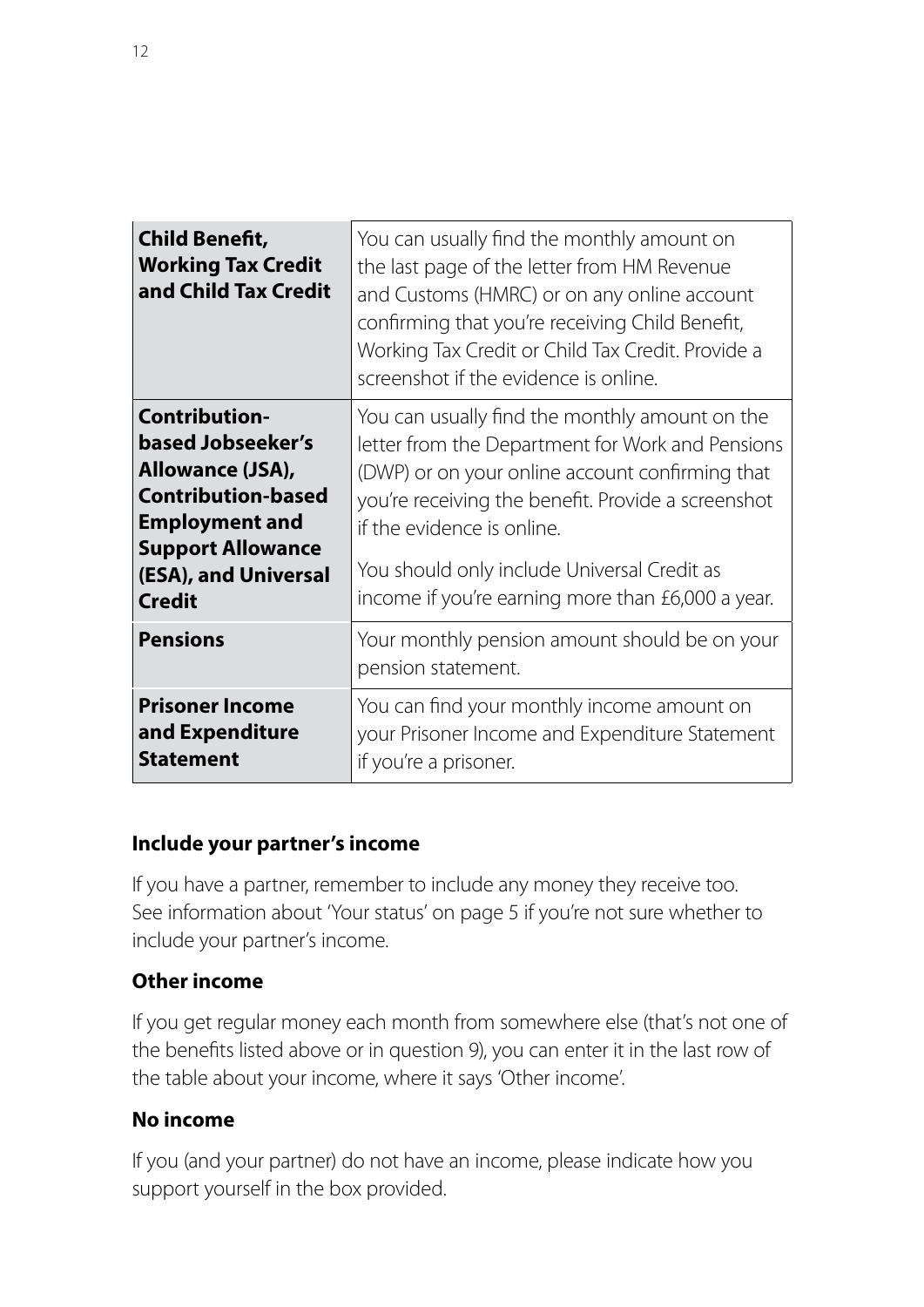#### **If you live outside the UK**

Convert your monthly income into pounds sterling (GBP) using the current exchange rate. Our staff will allow for small changes in the exchange rate from when you complete your application to the date it is assessed.

# **Don't include these benefits as income:**

- Armed Forces Independence Payment (AFIP)
- Attendance Allowance
- Back to Work Bonus
- Bereavement Allowance
- Budgeting Advances paid under Universal Credit
- Budgeting Loan
- Carer's Allowance
- Carer Element of Universal Credit
- Childcare Element of Working Tax Credit
- Childcare Element of Universal Credit
- Cold Weather Payment
- Constant Attendance Allowance
- Direct payments made under Community Care, Services for Carer and Children's Services
- Disability Living Allowance (DLA)
- Disabled and Severely Disabled elements of Child Tax Credit
- Disabled and Severely Disabled Child elements of Working Tax Credit
- Disabled and Severely Disabled Child elements of Universal Credit
- Exceptionally Severe Disablement Allowance
- Financial support under an agreement for the foster care of a child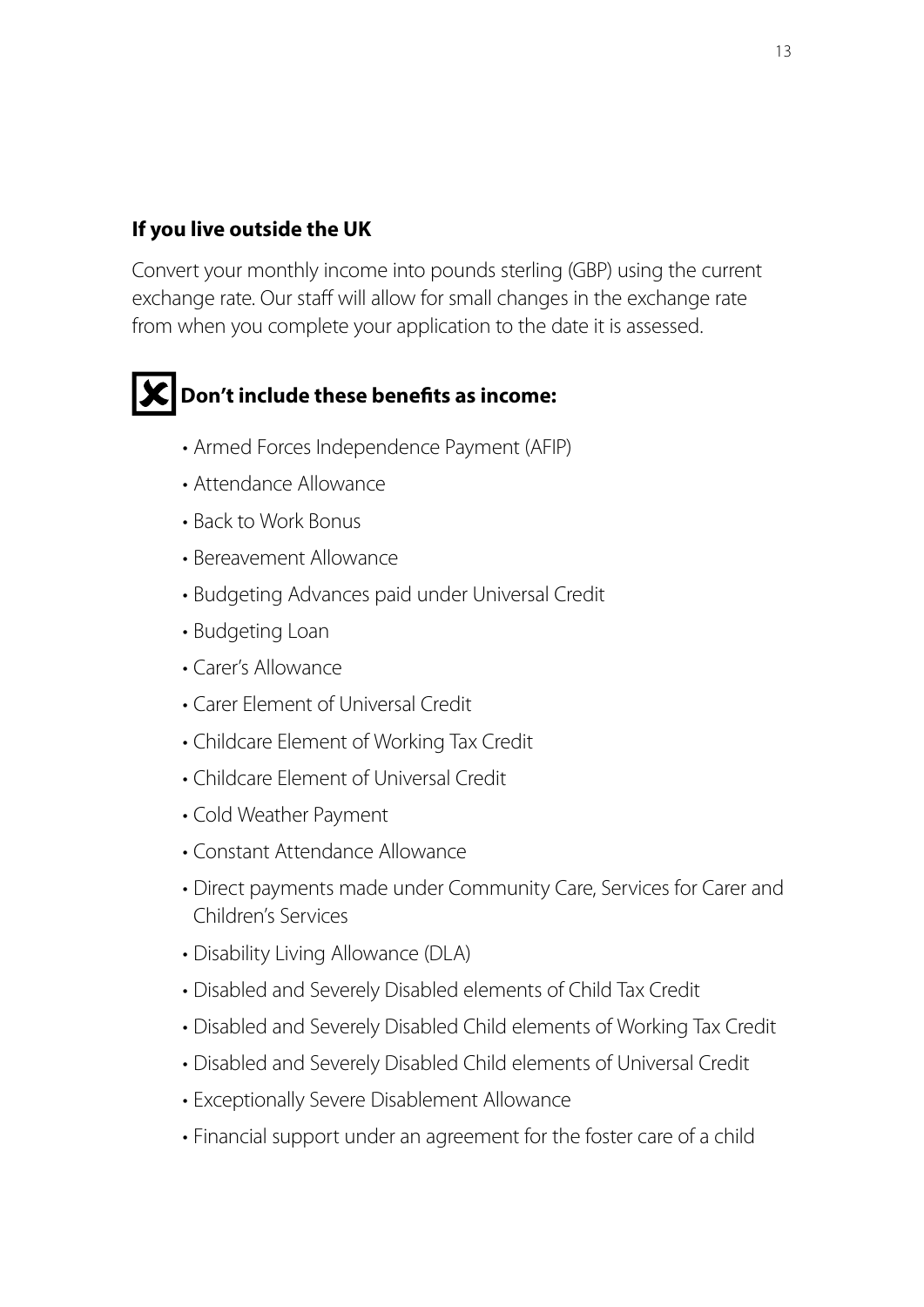- Funeral Payment
- Housing Benefit
- Housing Credit Element of Pension Credit
- Housing Element of Universal Credit
- Industrial Injuries Disablement Benefit
- Independent Living Fund payments
- Limited Capability for Work Element of Universal Credit
- Personal Independence Payment (PIP)
- Any pension paid under the Naval, Military and Air forces etc (Disablement and Death) service Pension Order 2006
- Severe Disablement Allowance
- Short Term Benefit Advances (STBAs)
- Universal Credit Advances
- Widowed Parent's Allowance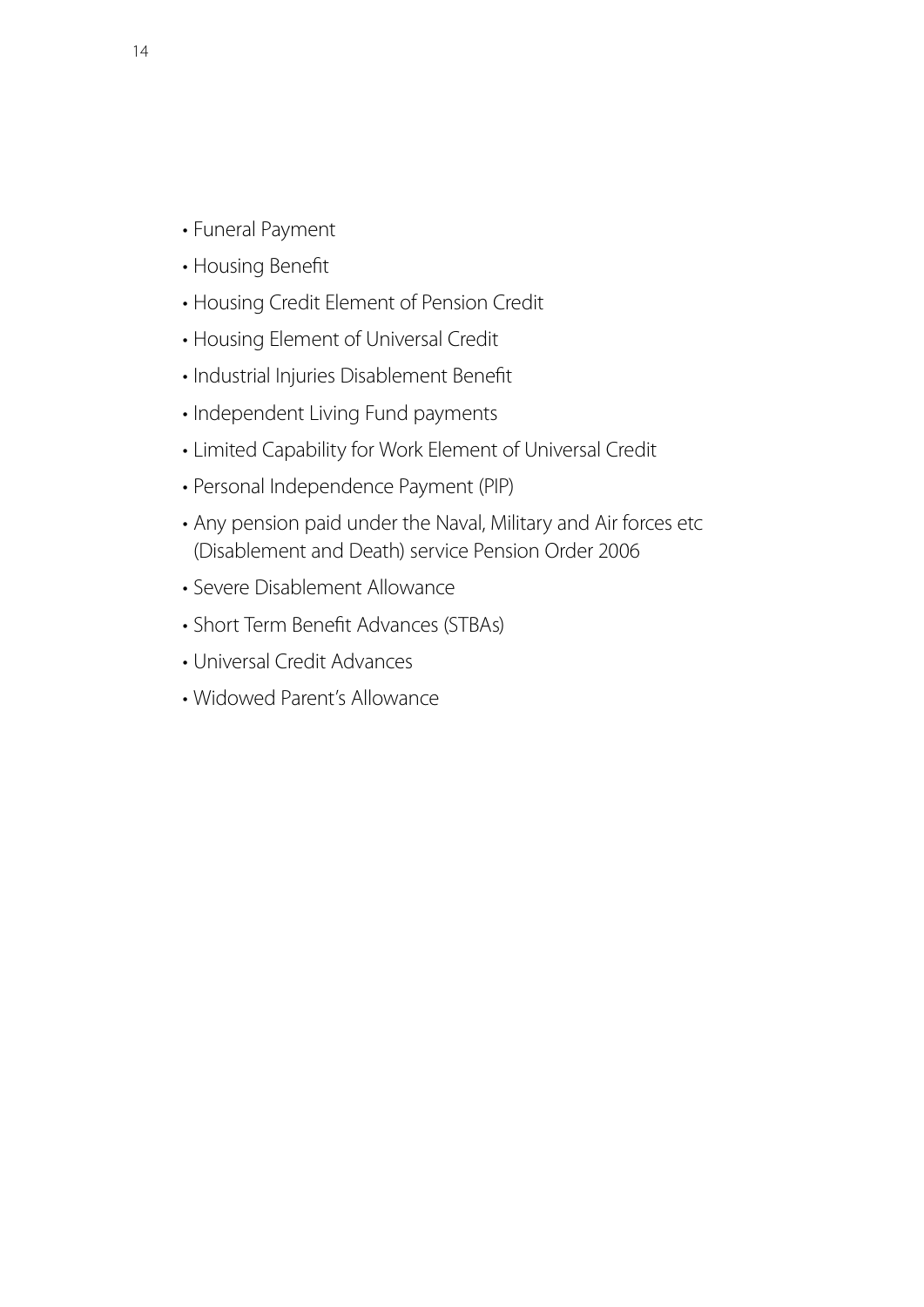# **How your income affects whether you can get help with your fee**

You'll be able to get help with fees if you have no savings, or only a small amount of savings (see page 7) and your monthly income is less than the amount in table 1.

| <b>Table 1</b>        | Part of a couple<br><b>Single</b> |                           |
|-----------------------|-----------------------------------|---------------------------|
| <b>Maximum income</b> | £1,085 plus £245 for each         | £1,245 plus £245 for each |
|                       | child you have                    | child that you have       |
| For example:          |                                   |                           |
| 1 child               | £1,330                            | £1,490                    |
| 2 children            | £1,575                            | £1,735                    |

If your monthly income is:

- **- less than the amount in table 1** (and you also have less than the amount of savings on page 9), then you won't have to pay your fee
- **- more than the amount in table 1**, see table 2 below

| Table 2               | <b>Single</b><br>Part of a couple |                                                             |
|-----------------------|-----------------------------------|-------------------------------------------------------------|
| <b>Maximum income</b> |                                   | £5,085 plus £245 for each $\vert$ £5,245 plus £245 for each |
|                       | child you have                    | child you have                                              |
| For example           |                                   |                                                             |
| 1 child               | £5,330                            | £5,490                                                      |
| 2 children            | £5,575                            | £5,735                                                      |

If your monthly income is:

- **- less than the amount in table 2** (and you also have less than the amount of savings on page 9), you may be eligible for some money off your fee. See 'Paying part of the fee' below
- **- more than the amount in table 2**, you won't be able to get help with your fee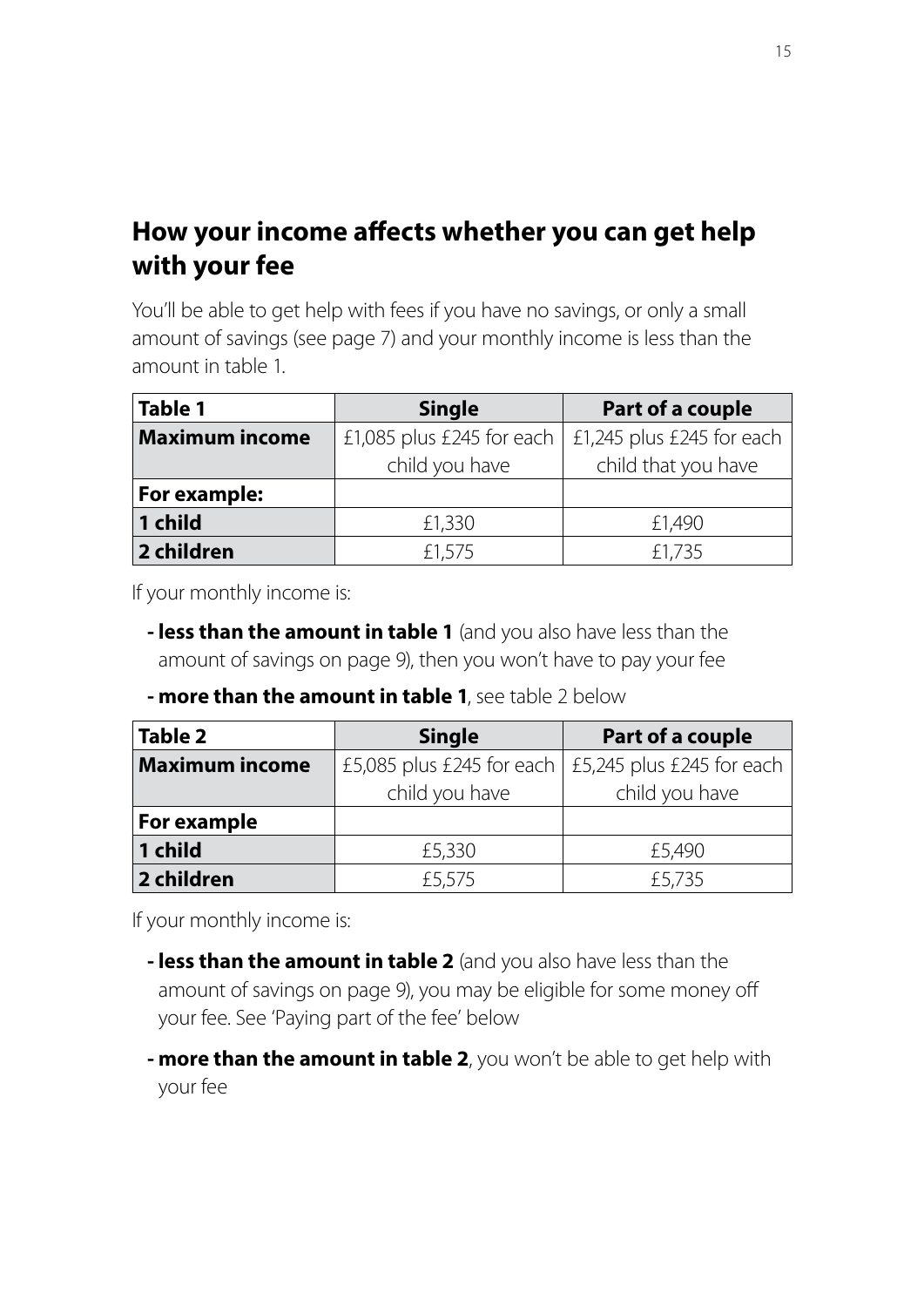#### **Paying part of the fee**

Follow these steps to work out how much money you could get off your fee.

- 1. Start with your monthly income and subtract the amount in table 1 that applies to your situation.
- 2. Round the figure down to the nearest £10. For example, £428 becomes £420.
- 3. Divide this amount by 2 to get the amount you'd have to pay.

Do not send this amount with your court application. Court staff will process your help with fees application and tell you what you need to pay and how to pay it.

### **Providing evidence of your income**

You may get a letter from the court or tribunal asking for evidence of your income. If this happens, you'll need to send bank statements as well as payslips, letters from the Jobcentre Plus or tax returns. Our staff will tell you exactly what they need to see.

#### **You don't need to send any evidence of your income unless you get a letter asking for it.**

# **Contact details** (question 13)

You should provide your contact details here. If you are a third party applying for someone else, provide your details, not those of the applicant.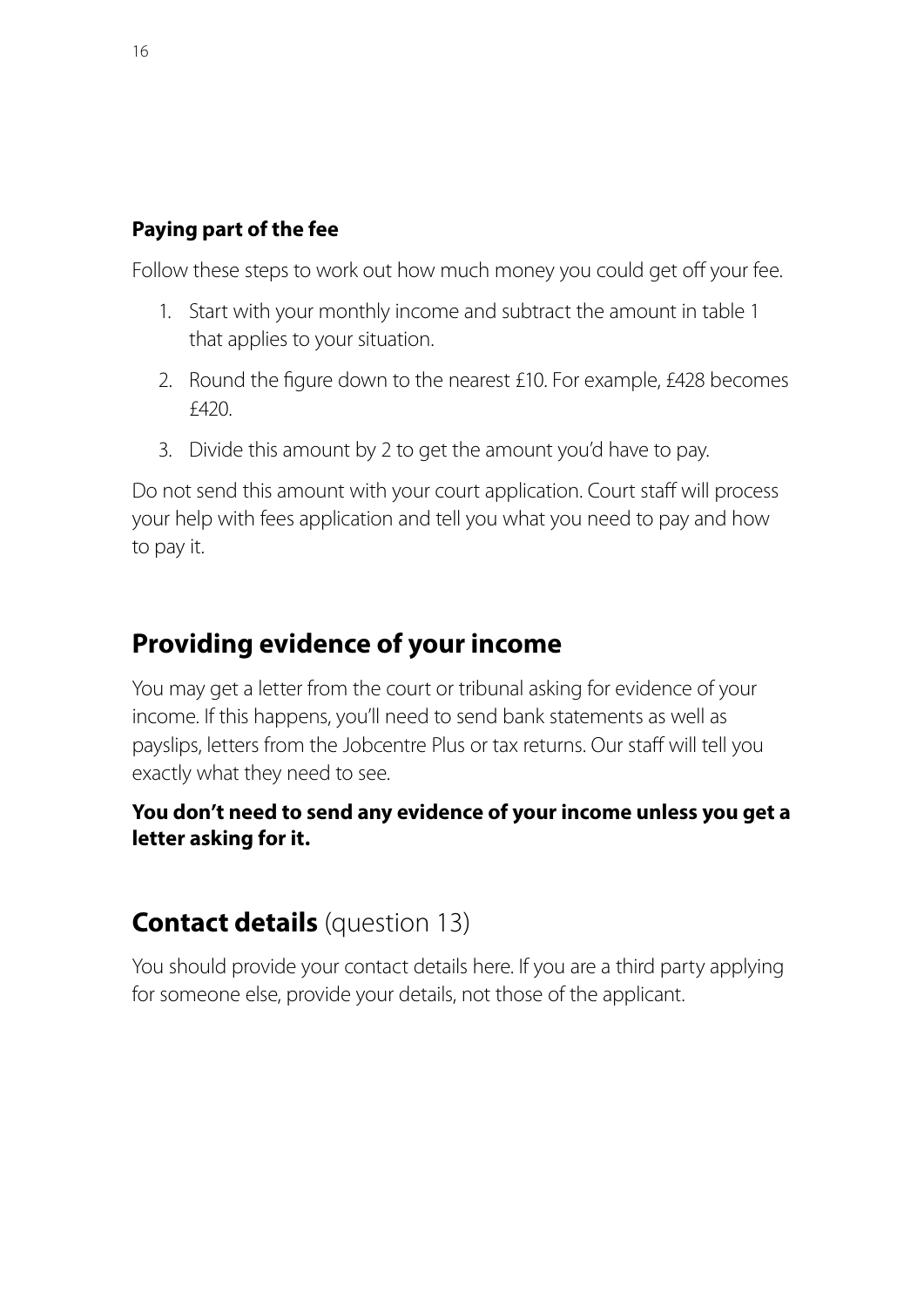# **Signing the form** (question 14)

You must sign and date the declaration and statement of truth to confirm you believe you may be entitled to help with fees and all the information you have given is true. If you are found to have been deliberately untruthful or dishonest, criminal proceedings for fraud can be brought against you.

With limited exceptions (see page 4) only you can sign and date the declaration and statement of truth.

# **Multiple claims or applications**

In some courts and tribunals there are cases where two or more people are named on the same claim form. This is known as a multiple claim or application.

In a multiple claim or application, everyone involved is responsible for the fees that need to be paid. Each person should make a separate application for help with fees.

If one of the group does not qualify for help with the fee then they'll have to pay it.

No-one will have to pay more than they would have done if they had applied on their own.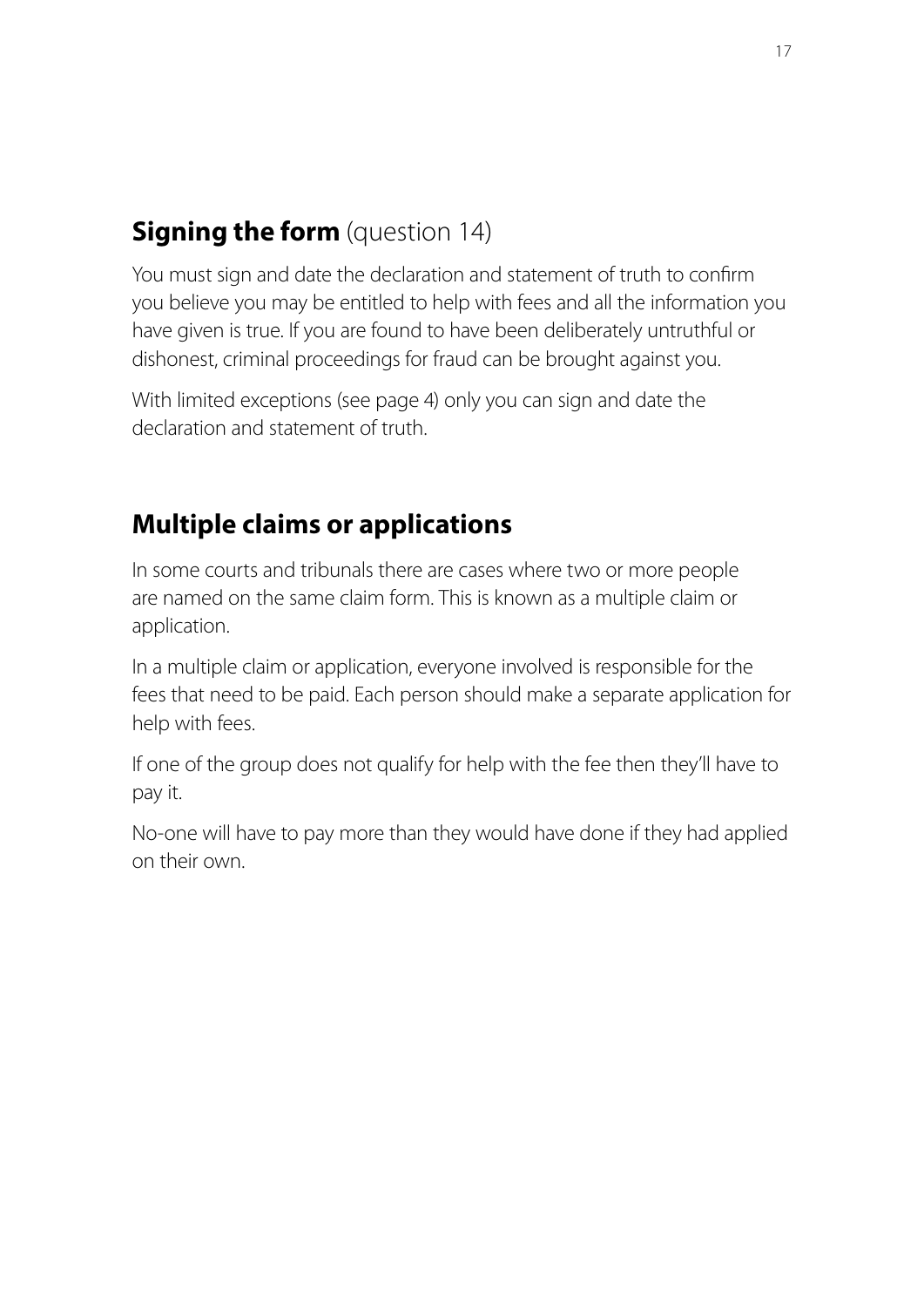# **Where to send your application**

#### **Court, tribunal and probate fees**

If you are applying for help with court, tribunal or probate fees you must send your completed form and your Help with Fees form to the court, tribunal or probate office handling your case or claim.

You can find contact details at: gov.uk/find-court-tribunal

#### **Online application**

If you have completed an online application you will receive a Help with Fees reference number 'HWF-XXX-XXX'. You should write this Help with Fees reference number at the top of your claim or case form so the court can process your online application.

If you are applying to the court online, put your Help with Fees reference number onto their system when prompted.

If you do not apply for Help with Fees online, you will not need to provide a Help with Fees reference number.

If you are applying for a refund see page 7 for more information.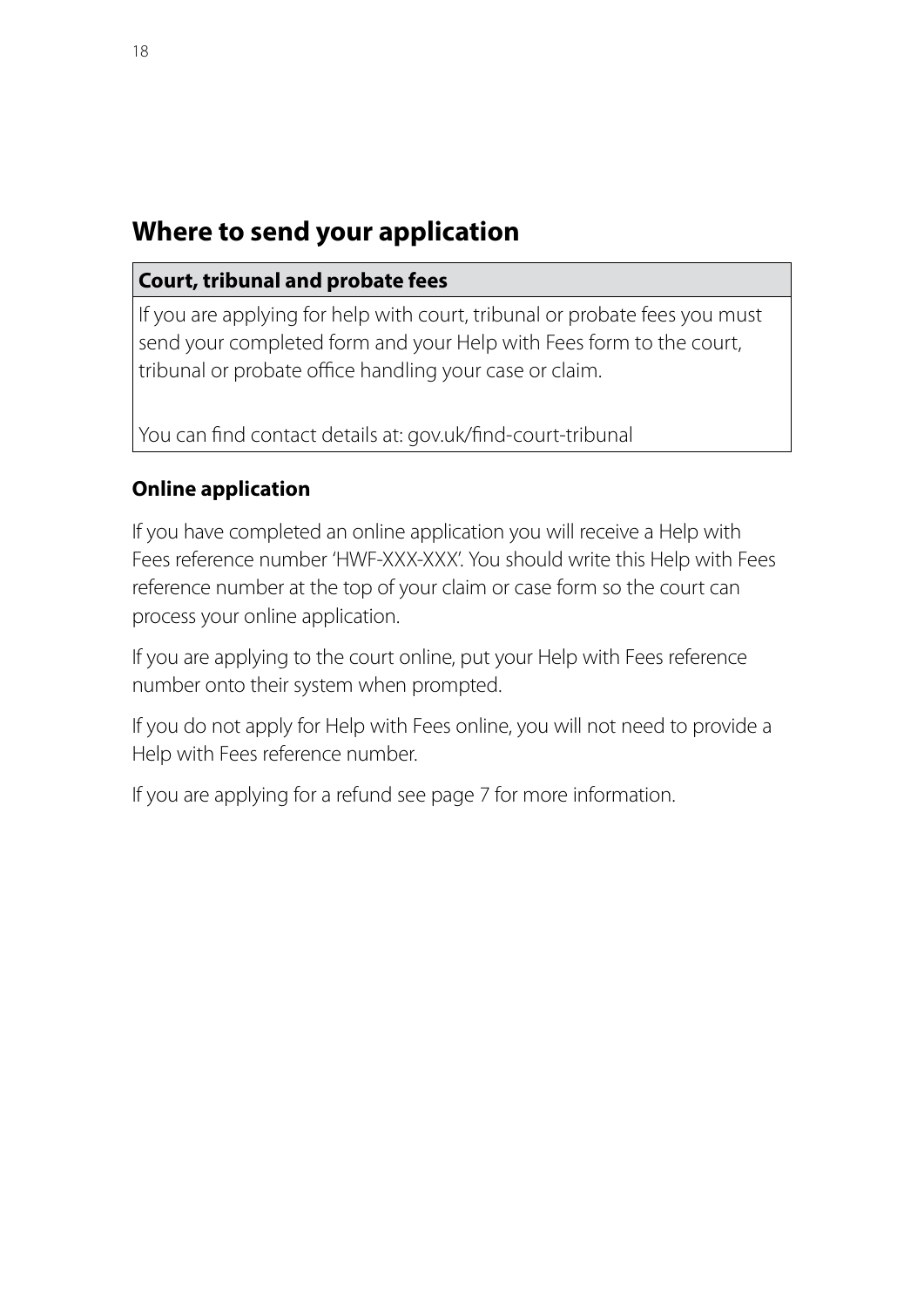# **What happens next**

Our staff will aim to process your application in 5 working days. You'll receive a letter if your application is unsuccessful, or if you need to provide more information. For example, you may be asked to send evidence of your income.

# **How to appeal**

You can appeal if your application for help with your fee is unsuccessful and you don't agree with the decision.

You need to write to the court or tribunal's 'delivery manager' by the date stated in your refusal letter (this will usually be about 14 days from when you receive the letter). Say why you are not happy with the decision and include any evidence that will support your appeal.

You will hear from the delivery manager within 10 working days.

If the delivery manager refuses your appeal, you have the right to contact the court or tribunal's 'operations manager' within 14 days from the date your appeal was refused. They will look at your application for an appeal and make a final decision.

# **If you are likely to experience exceptional hardship**

Where you believe that you are not realistically able to afford to pay your court or tribunal fee, or are facing other exceptional circumstances, you can ask the court or tribunal's delivery manager to consider reducing or waiving your fee. This is an important safety net which may apply where, for example, you are not eligible under the standard help with fees scheme, help with fees has been granted only in part, or if your fee is payable in proceedings where the help with fees scheme doesn't apply and you don't qualify for a remission under other rules.

The delivery manager will generally only grant your request if you are able to demonstrate that you are not realistically able to afford the fee in practice or that there are other circumstances which justify remission of the fee. The circumstances of applicants will be considered **on a case by case basis**.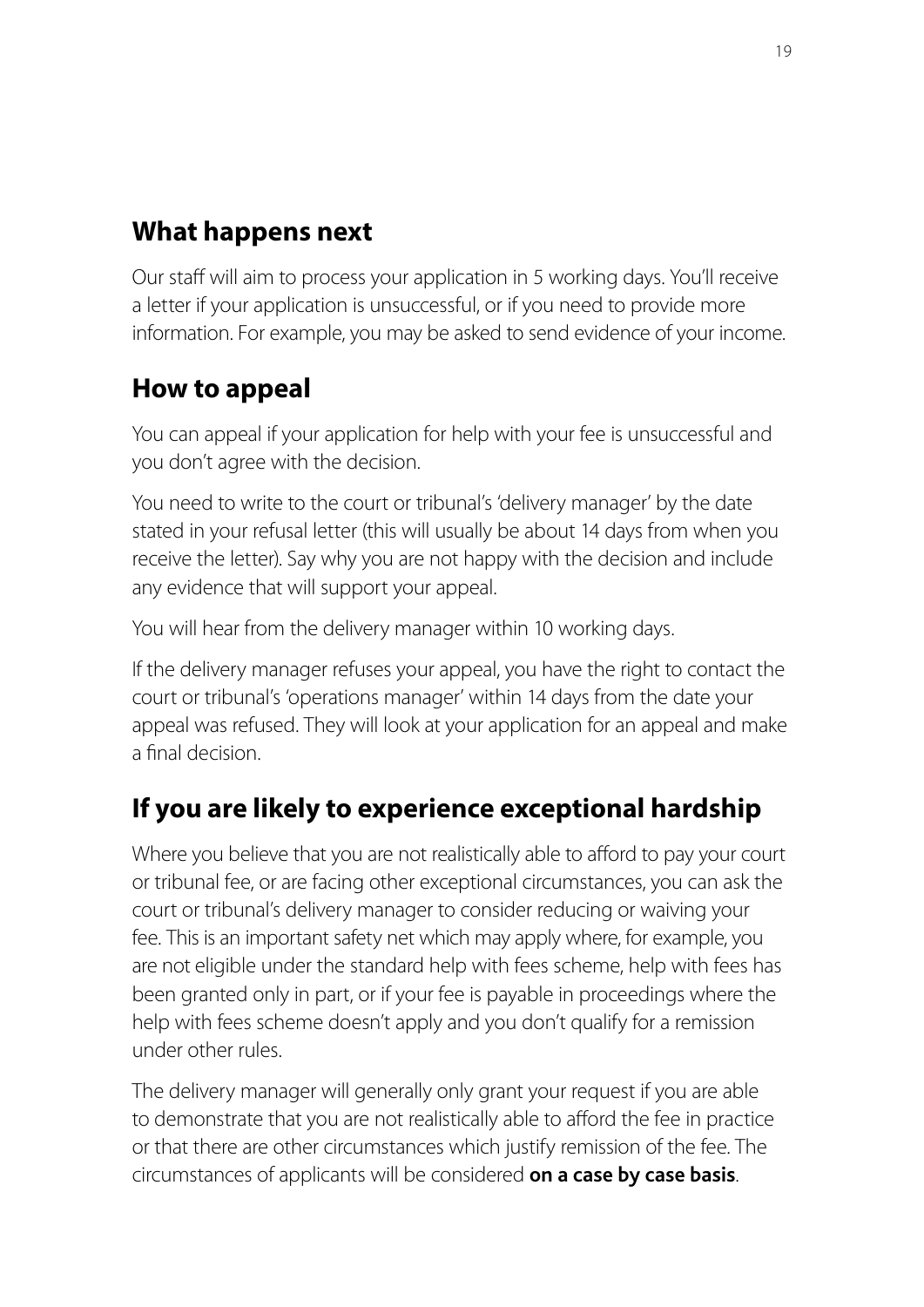In considering whether to reduce or waive your fee, the delivery manager will require evidence about your exceptional circumstances, including why you are not able to afford your fee, or why there are other circumstances which justify remission of the fee. You must provide this evidence alongside your application. The type of evidence that you should provide includes (where relevant): notices threatening legal action due to non-payment of bills or housing costs, details of your income, savings, expenses, or any other relevant information to support your request for an exceptional remission.

All evidence must be in English or accompanied by a translation into English and where evidence of your finances is presented in a currency other than sterling it must be accompanied by a conversion. Translations and conversions should be from a recognised source (this can include online translation/conversion services).

You won't automatically have your fee reduced or waived because of your status, for example if you're unemployed, a seasonal or part-time worker, student or prisoner. You will still be asked to provide evidence to support your application.

In considering an application for an exceptional fee remission we would expect you to demonstrate that you have taken all reasonable steps to exhaust alternative sources of funding. For example, where you have a sponsor supporting you in an immigration related matter we would expect to see evidence demonstrating that those parties are unable to assist you in paying your fee. In addition, if you have any form of legal expenses insurance we would expect to see evidence as to why that cover would not be able to fund your fee.

If the delivery manager does not grant your exceptional fee remission application then you can appeal this decision to the operational manager. The operational manager will then consider any evidence that you have submitted previously and any further information you submit with your appeal. Once the operational manager has made their final decision we will not be able to consider the matter any further.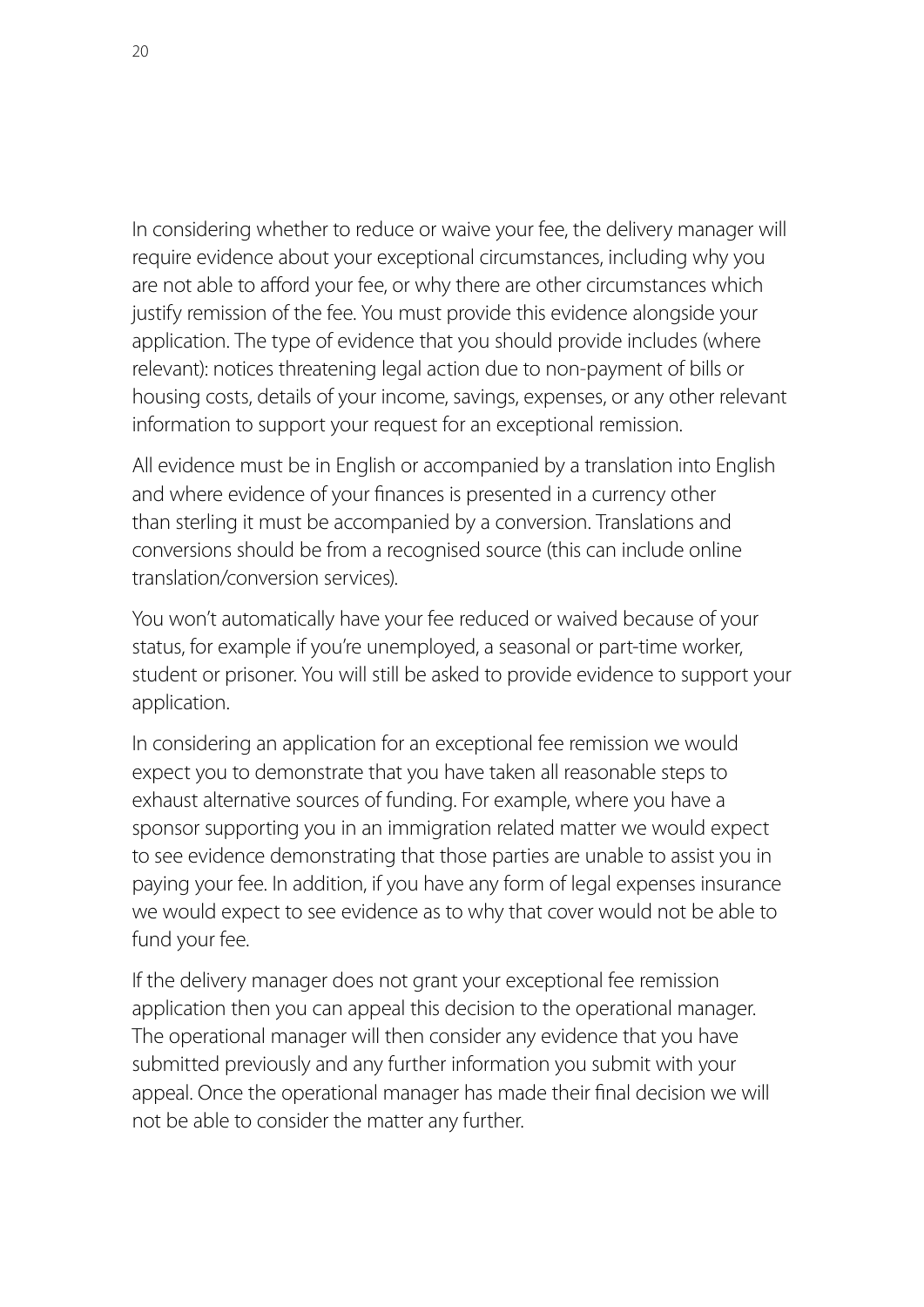# **What to do in an emergency**

If you need a decision more quickly than 5 working days, the court or tribunal delivery manager can make a decision about whether you can get help with your fee.

#### **Emergencies include cases involving:**

- suspending an eviction
- debtor insolvency petition
- children or vulnerable adults
- domestic violence
- injunctions
- 'out of hours' provisions at the Royal Courts of Justice

### **Useful contacts**

#### **Citizens Advice**

www.citizensadvice.org.uk www.adviceguide.org.uk or check the Yellow Pages for your local office

#### **Civil Legal Advice**

www.gov.uk/civil-legal-advice

#### **Scottish Legal Aid Board**

www.slab.org.uk 0131 226 7061

#### **Department for Work and Pensions**

www.gov.uk/dwp